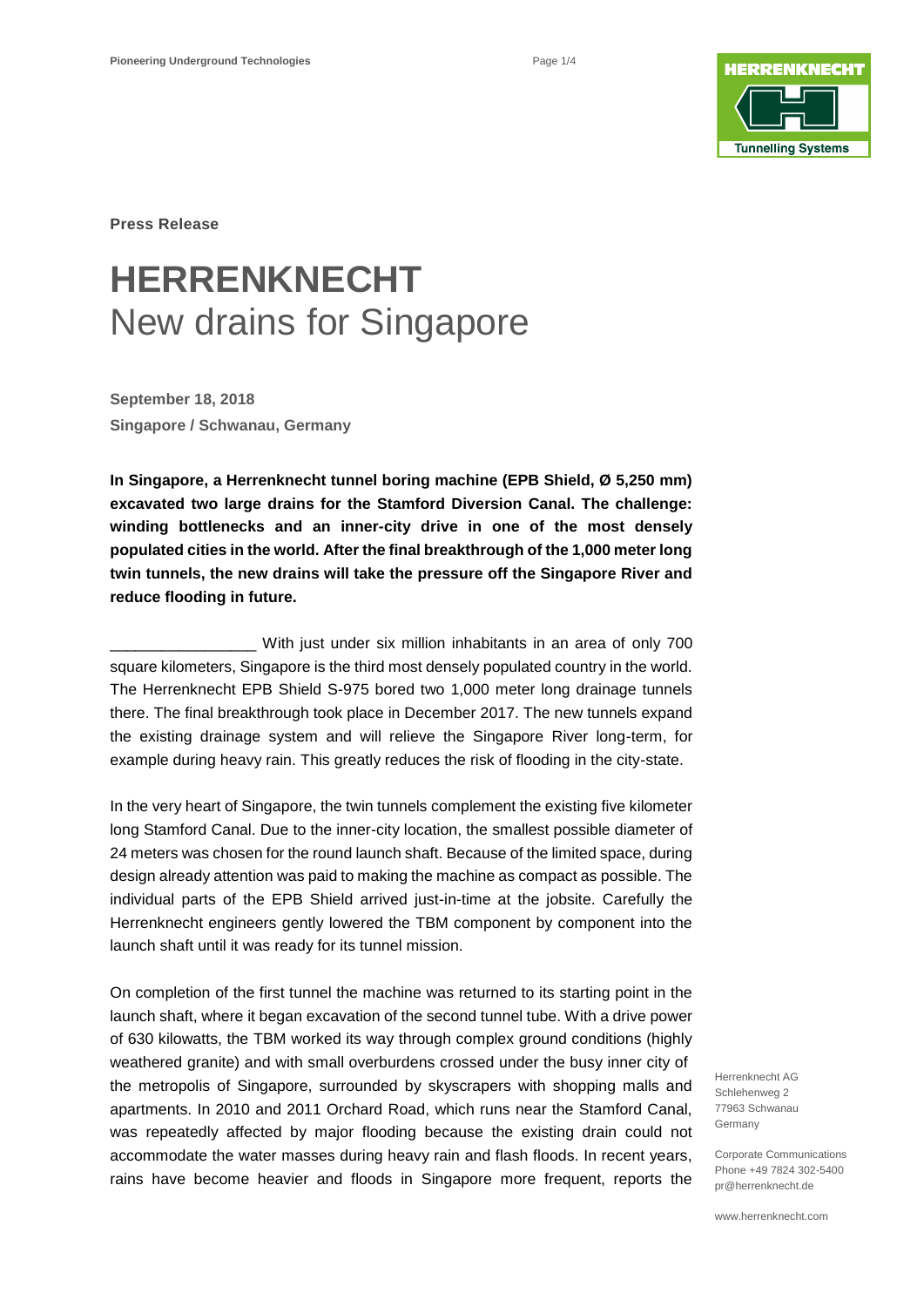

National Water Agency. The expansion of the drainage system is designed to prevent this in future and relieve the Stamford Canal by up to 30 percent.

Additional challenges were posed by the short distance between the two tunnels and a tight curve radius of 180 meters in the course of the alignment. Precision and intricate work were called for here: with shield articulation cylinders, the curve drive was continuously adjusted so that deviations were always within the tolerance. In this way a continuous advance with top performances of up to 18 meters per day and 91 meters per week was possible. The site crew of customer Tiong Seng Contractors (Pte) Ltd did an excellent job.

### **Project data New drains for Singapore**

**MACHINE DATA PROJECT DATA S-975 – SINGAPORE STAMFORD DIVERSION CANAL** 

**Machine type: 1x EPB Shield**

- › Shield diameter: 5,250 mm
- › Drive power: 630 kW
- › Torque: 2,739 kNm
- › Tunnel length: 1x 1017 m, 1x 1020 m
- › Geology: heterogeneous; highly weathered granite
- › Client: PUB (Public Utility Board), Singapore's National Water Agency
- › Customer: Tiong Seng Contractors (Pte) Ltd

Herrenknecht AG Schlehenweg 2 77963 Schwanau Germany

Corporate Communications Phone +49 7824 302-5400 pr@herrenknecht.de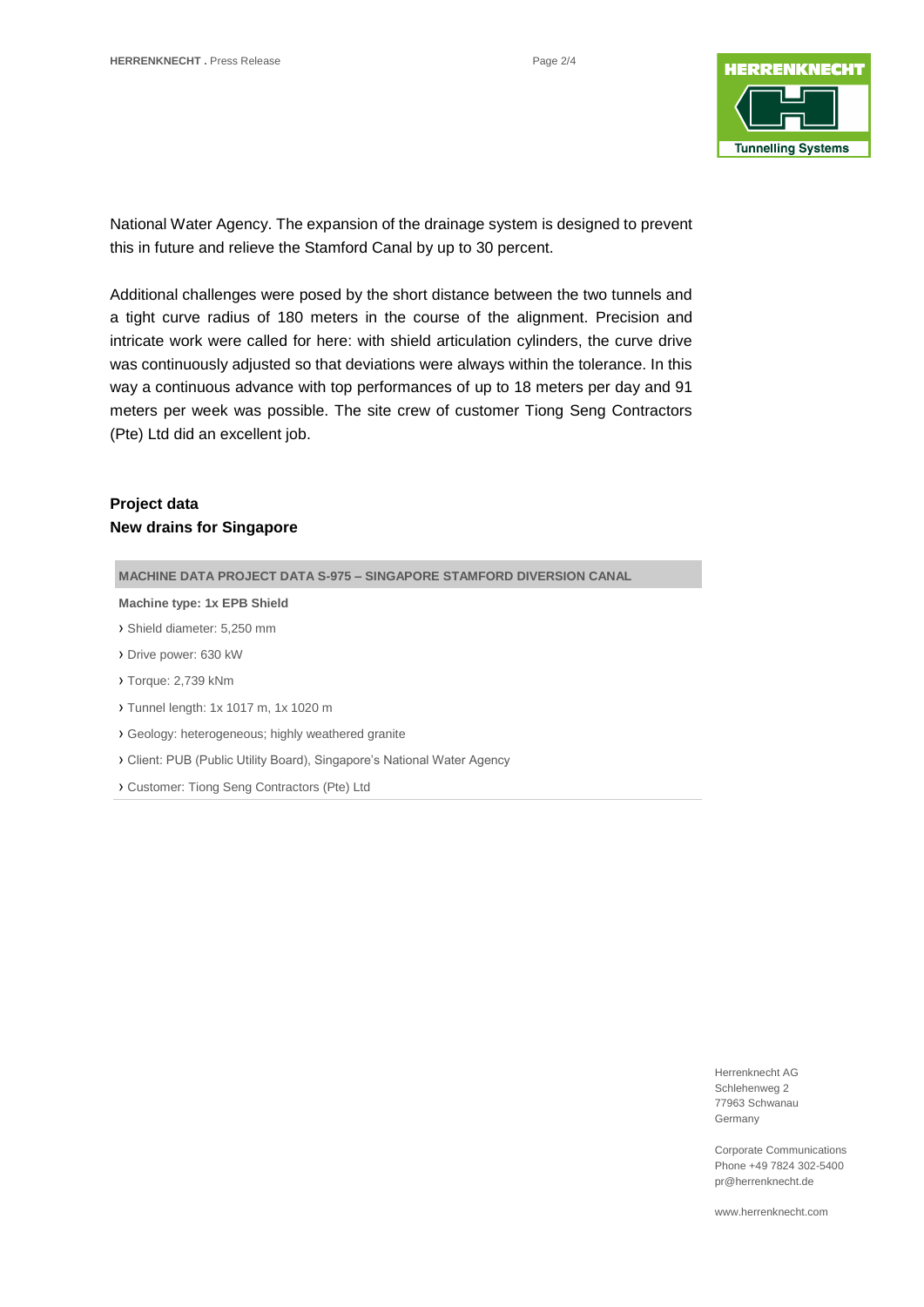

## **Photos New drains for Singapore**



#### Photo 1

The Stamford Diversion Canal consists of two twin tunnels, each about 1,000 meters in length. A special challenge for the site crew was the 180 meter curve radius.



#### Photo 2

The Herrenknecht tunnel boring machine (EPB Shield, Ø 5,250 mm) has a shield diameter of 5,250 mm and a drive power of 630 kW. In late 2017 the machine reached the target wall for the final breakthrough.



#### Photo 3

After top performances of 91 meters per week, the jobsite team of customer Tiong Seng Contractors (Pte) Ltd celebrated the final breakthrough in December 2017.

> Herrenknecht AG Schlehenweg 2 77963 Schwanau Germany

Corporate Communications Phone +49 7824 302-5400 pr@herrenknecht.de